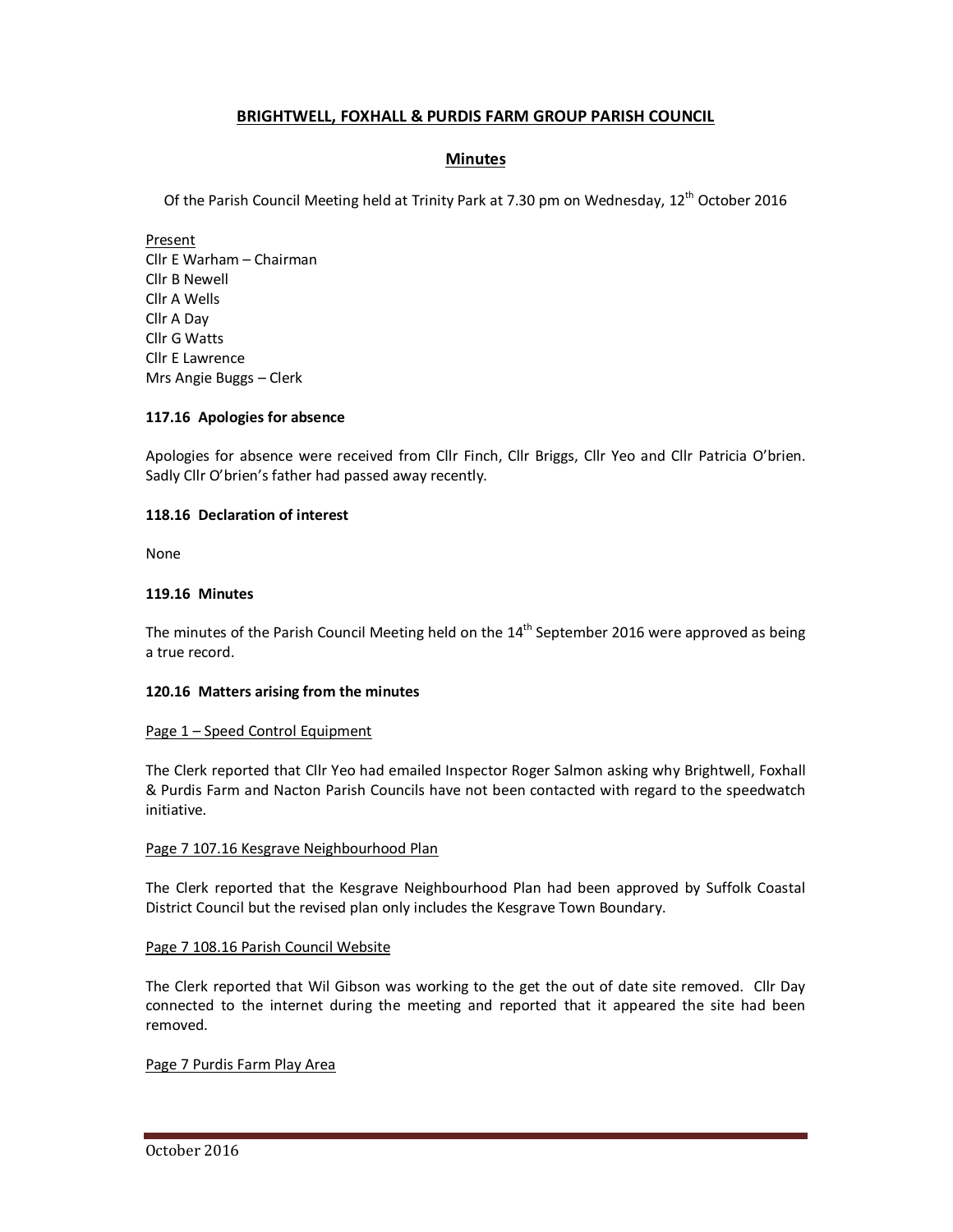The Clerk reported that she was awaiting a response from Norse regarding the renovation of the goal mouth.

## Page 7 112.16 Insurance

The Clerk reported that she had obtained a quotation from Came & Co as requested however there was only a slight price difference therefore the Parish Council would be staying with their present insurance provider.

### Page 8 115.16 Members questions to the Chairman

The Clerk reported that all the highway issues identified had been reported to Highways Suffolk County Council.

## **The meeting was adjourned to receive reports from:**

Cllr P O'brien – Suffolk County Council – written report

### Devolution

The outcome of the Norfolk and Suffolk Devolution consultation was considered by council leaders on Wednesday 7 September.

More than 10,000 responses were received via a range of channels. The majority of responses, 6080, were received via a telephone survey. The survey gained views from a cross section of people, reflecting the population of the two counties.

- 53% supported the principle of devolution
- There was strong support for more decisions to be taken locally across a range of issues with decisions relating road maintenance funding coming out on top
- There was 52% support for a Mayor and 58% support for councils to come together as a Combined Authority. 29% Opposed election of a Mayor and 25% opposed establishing a Combined Authority
- Job creation and young people either earning or learning came out as top priorities for the Combined Authority to invest in

250 businesses of various sizes across the two counties were also surveyed by Mori:

54% supported the principle of devolution

- Strong support for more decisions to be taken locally across a arrange of issues with decisions relating road maintenance funding coming out on top
- 59% supported councils joining together as a Combined Authority and 47% supportive of a mayor, with 27% opposed
- Young people earning or learning was businesses top priority for the Combined Authority to invest in

A summary of all responses will be reported to the Secretary of State once it has been considered signed and off by Leaders.

### Broadband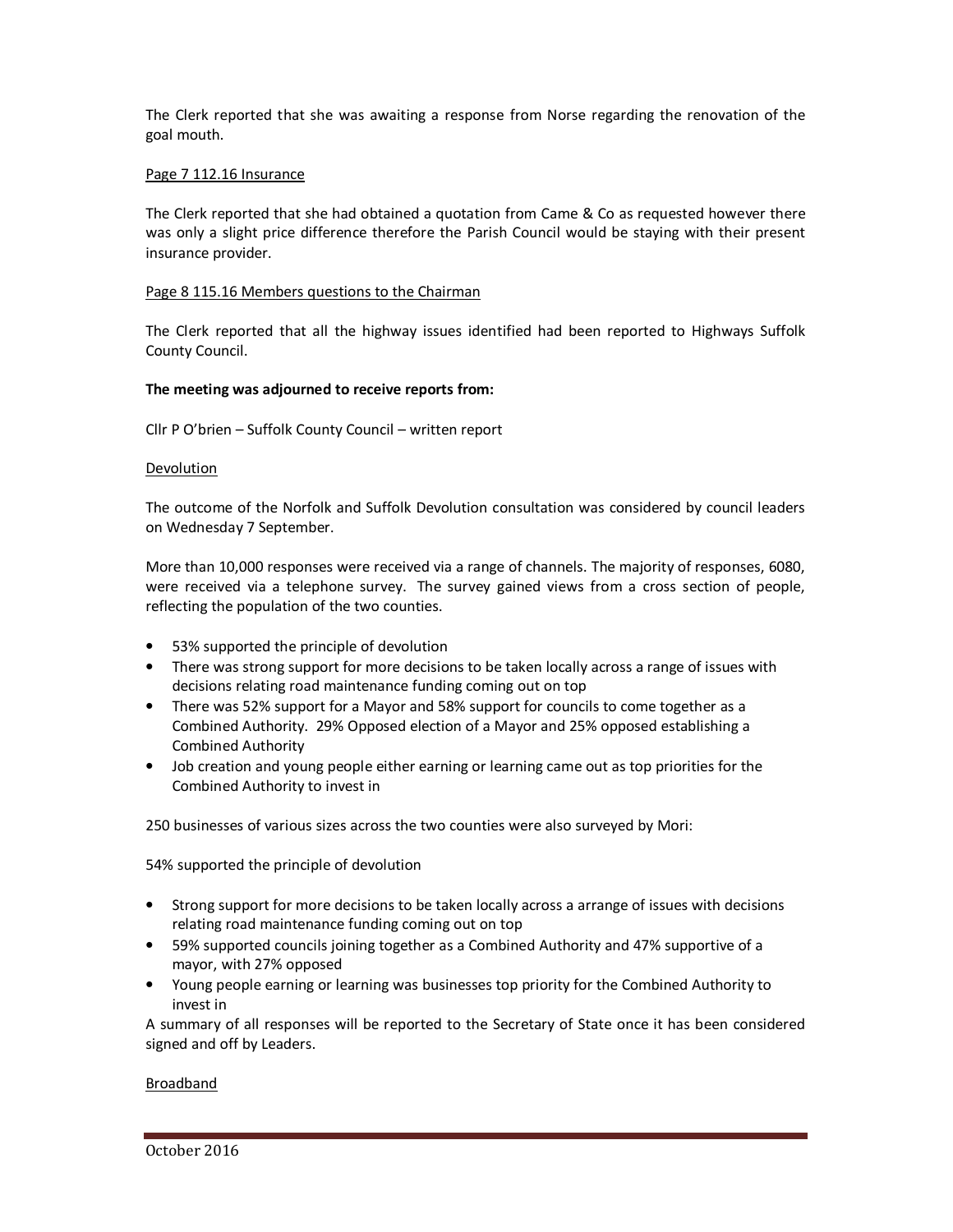Currently, we are at around 87% fibre coverage in Suffolk, and we aim to reach 90% by the end of the year. BT is currently re-modelling the rollout plan for the second contract, which will run to 2019. This is a result of a Suffolk County Council move to introduce the "clawed back" funding into the contract, pushing coverage higher, beyond the 97% by 2019 target.

Any queries and issues, and can be contacted at broadband@suffolk.gov.uk.

# Blue Light Property Sharing

Plans for blue light property sharing based around Felixstowe and Saxmundham fire stations have now been agreed. Building work, subject to planning consent, should start in September and October 2016 respectively, to accommodate local Police teams at the fire stations. The facilities will also be available, where desired, as 'drop-in' bases for ambulance crews. A feasibility study is now well underway to establish the best location, in the centre of Ipswich, for a blue light response base for Fire, Police and Ambulance. Options include redeveloping the current Princes Street fire station site or, instead, constructing a new building at an alternative location close to the town centre. We expect recommendations to be developed for discussion in the autumn and for building works, where approved, to start in 2017. The above works are substantially funded by the £4.93m DCLG transformation grant, received by the Council in 2014-15, and Home Office funding provided to Suffolk Constabulary.

Cllr N Yeo – Suffolk Coastal District Council – written report

After last month's meeting on behalf of the Parish Council I contacted Inspector Roger Salmon to find out why we have not been included in the Speedwatch campaign especially as I had spent a considerable amount of my Communities Enabling Project for last year on this.

I forwarded Angie the email and I am sure you have all been forwarded a copy. Since then a Policeman has left a message on my answerphone to say that he would like to have a meeting with me to discuss this Parish Council and also Nacton Parish Council's intended involvement. This was last week and he was meant to have contacted me on Friday either by telephone or email – but so far nothing.

I will wait until the end of the week and then contact Inspector Salmon again to see how we can move this forward.

On another matter I emailed Norse and again had a very helpful email in response. I hope that you have all had sight of this. Norse intends to cut back all hedges etc in this part of Suffolk in November. I suggest we wait and see what they do and if necessary I can let them know where they need to revisit.

This month, we're making a key decision on the Council's Medium Term Financial Strategy (MTFS) which sets out our forecast of income and expenditure, providing the framework on how the Council's overall spending plan will be developed.

We are now entering a great period of change within Local Government and the reality is that our funding from central Government will continue to reduce for the foreseeable future, with more emphasis on Councils raising their own income and becoming financially self-reliant. Through this report, we'll set out how these changes, like the possibility that Local Authorities will retain all locally raised business rates can be used as an opportunity.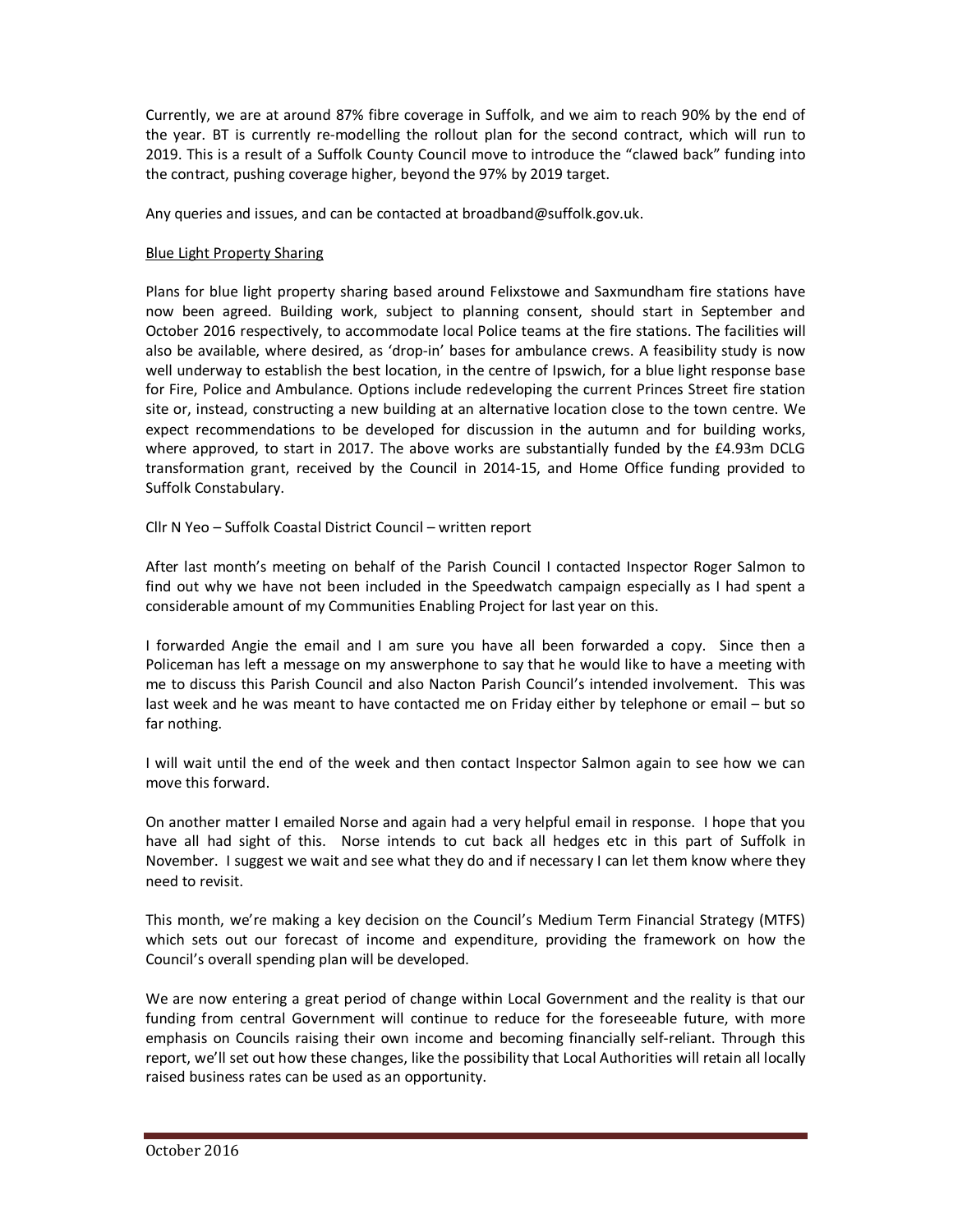This report sets out the assumptions made in identifying resources for the MTFS period, and has been developed in advance of the conclusion of Devolution negotiations with Central Government, and the emergence of detail regarding the Government's proposals on business rates.

The Final Local Government Finance Settlement for 2016/17 gives the opportunity for local authorities to sign up to 4-year settlements covering the period  $2016/17 - 2019/20$ . Indicative figures for the elements covered by this offer - Revenue Support Grant, Transitional Grant, and Rural Services Delivery Grant – were published for this period. These figures were used in the 2016/17 Budget and revised MTFS approved by Full Council in February 2016.

To take advantage of the Secretary of State's four-year finance settlement, the Council must submit an Efficiency Plan with approval by Cabinet by 14 October.

Regarding Devolution this is still on-going and I think there is to be a briefing for Councillors sometime early in November and as soon as this has happened I will, of course, report back to you.

Police – No report

## **The meeting was re-convened.**

## **121.16 Clerk's Report**

The purpose of this report is to update members on outstanding issues, items received after the deadline for agenda items, correspondence and action taken by the Clerk.

### Government Announces New Measures to Speed Up Building

This will be of interest to Parish and Town Councils who are looking for ways to provide new homes to meet local need. This may open up opportunities to work with developers or to set up a delivery body such as a Community Interest Company or Community Self Build options. If you would like any further advice regarding this issue or options that may allow you to take up this opportunity, please do not hesitate to contact us (ceo@lcpas.co.uk)

The Chancellor Philip Hammond and Communities Secretary Sajid Javid, have announced new measures to build more houses, more quickly, in the places people want to live.

As part of the government's action to tackle the housing deficit and ensure everyone has a secure place to live, the Communities Secretary and the Chancellor made it clear that they are determined to take action and get more homes built.

Measures see the launch of a massive £3 billion Home Building Fund. This will help to build more than 25,000 new homes this Parliament and up to 200,000 in the longer term. The fund will provide loans for small and medium enterprise builders, custom builders, offsite construction and essential infrastructure, creating thousands of new jobs in the process.

Sajid Javid said:

This government is getting on with the job of building a country that works for everyone. We've made great progress fixing the broken housing market we inherited but now is the time to go further.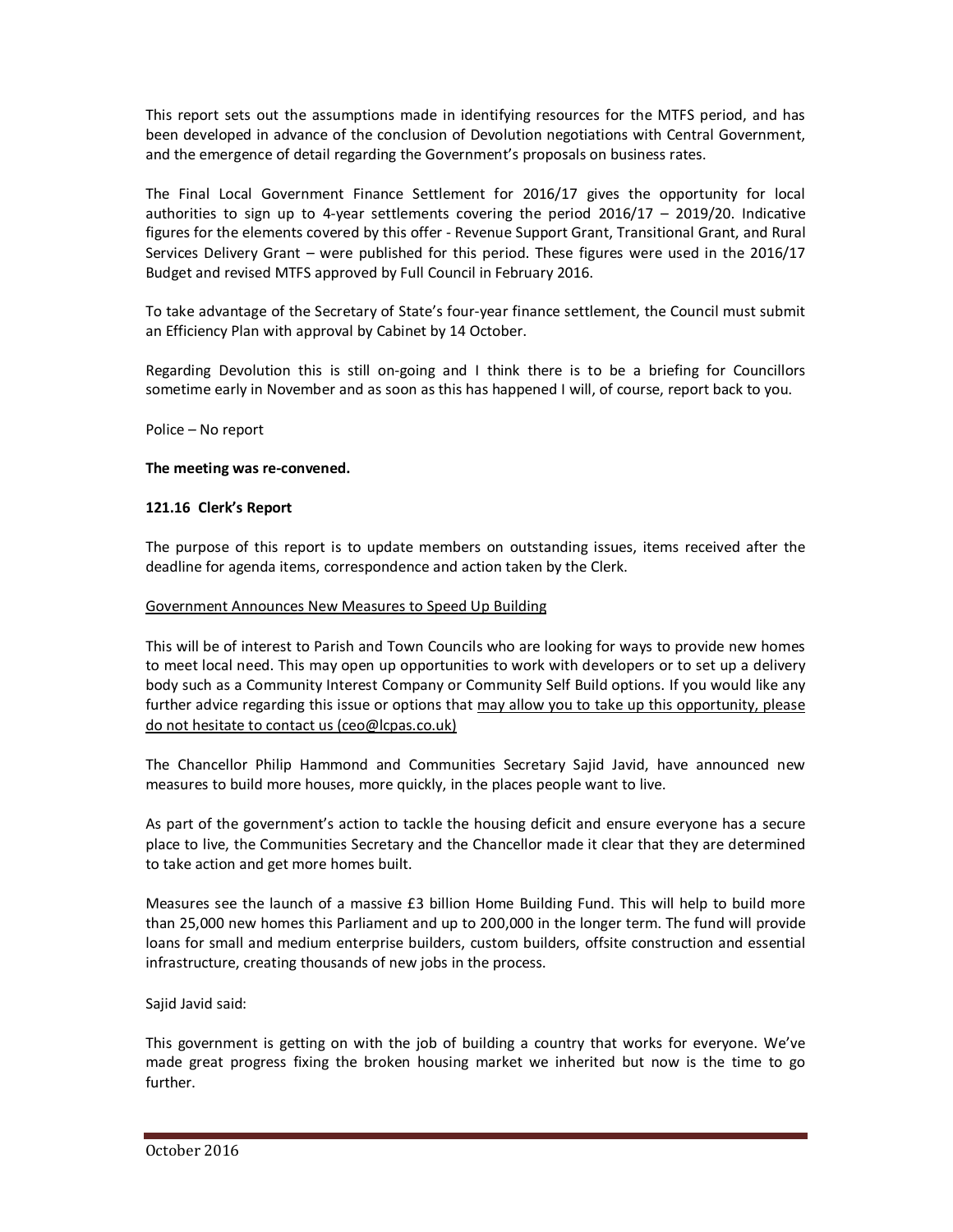We want to ensure everyone has a safe and secure place to live and that means we've got to build more homes.

It is only by building more houses that we will alleviate the financial burden on those who are struggling to manage.

Homes and Communities Agency CEO Mark Hodgkinson said:

We're determined to speed up delivery and promote new approaches to housebuilding. The new Home Building Fund offers the industry flexible development and infrastructure finance and we're open for business right away.

From today, builders and investors just need to give us a call to start discussing funding for new homes. Our dedicated team will also provide expert on-going support to new entrants to the sector and those companies proposing innovative solutions to speed up house building.

## Further information

## https://www.gov.uk/government/uploads/system/uploads/attachment\_data/file/525467/An\_introd uction to the Home Building Fund.pdf

House building previously fell to levels not seen since the 1920s. Between June 2008 and June 2009 only 75,000 new homes were started, the lowest level of house building in peacetime since the 1920s. ( DCLG , House Building: September quarter 2013 England, 21 November 2013).

Since 2010 the government has been turning that around. By reforming the planning system and increasing investment in housing we have turned around the housing market with over 700,000 net additional homes delivered between April 2010 and March 2015 (DCLG , Net Supply of Housing, 12 November 2015).

But there's much more to do. In the 20 years from 1969 to 1989 over 4.5 million homes were built in England. Between 1992 and 2012, fewer than 2.9 million were completed. There is a longstanding gap between housing supply and demand which has led to worsening affordability. In over 40% of local authorities, median house prices are over 10 times median incomes.

That's why we're taking further action ahead of a Housing White Paper later this year. The launch of a £3 billion Home Building Fund will:

- provide £1 billion of short term loan funding this will be used for small builders, custom builders, and innovators, delivering 25,000 homes in the short term
- it will also provide £2 billion of long term funding for infrastructure this will be used to unlock a pipe line of up to 200,000 homes over the longer term – with the emphasis on developments on brownfield land.

### Government Consultation on the Evaluation of Business Rates

The Government are consulting on the evaluation of Business Rates. Although some businesses will find that they will be lifted out of having to pay the rates, others will find that theirs may rise.

Business Rates impact on the viability of businesses both in towns and rural locations, so your council may wish to respond to the consultation and/or make local businesses aware of it.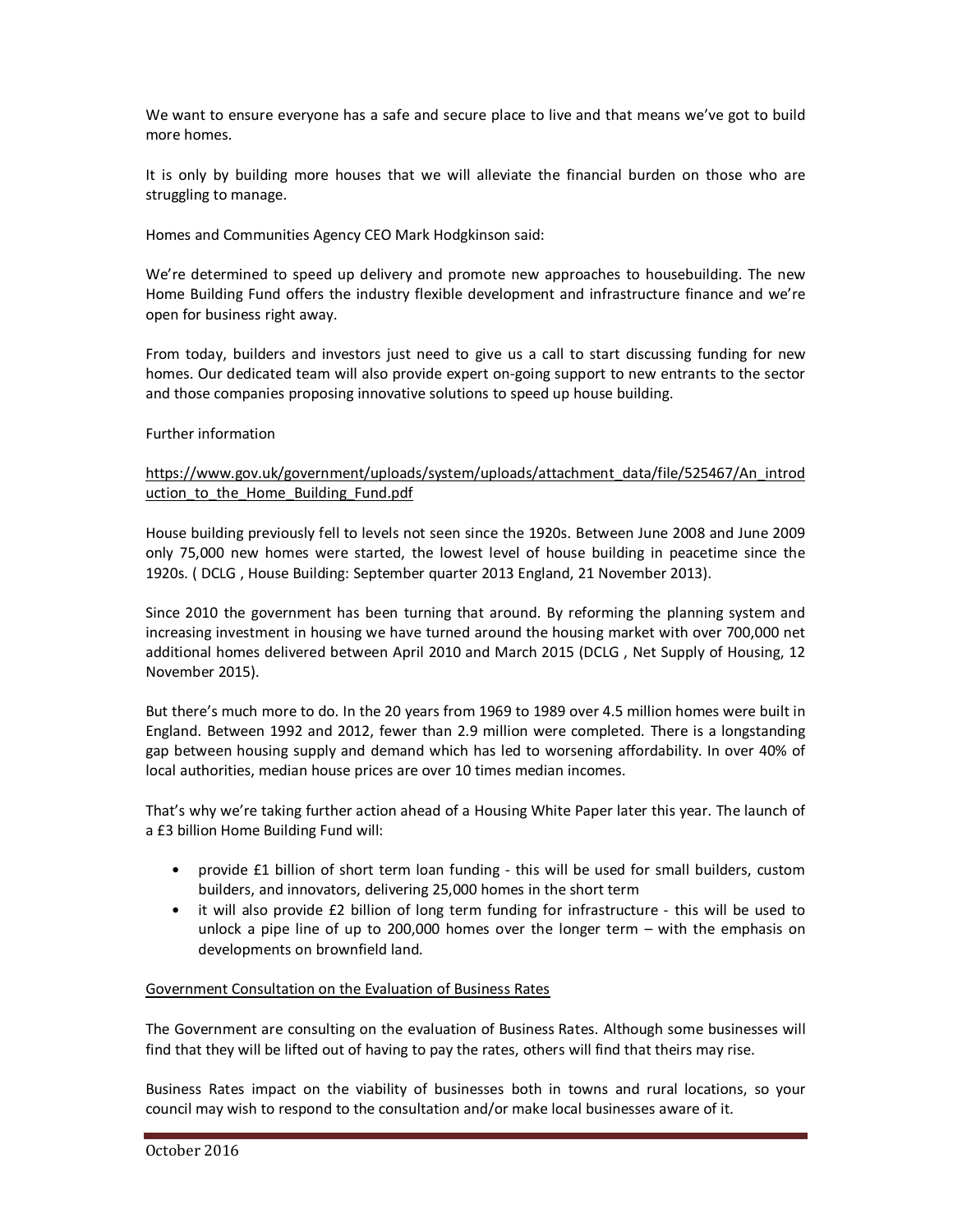Please below the comments from Communities and Local Government and a link to the consultation document.

### https://www.gov.uk/government/consultations/business-rates-revaluation-2017

The government is set to announce a revaluation of business rates which will ensure fairer bills for businesses up and down the country as part of creating an economy that works for everyone.

Local Government Minister Marcus Jones will today (27 September 2016) publish a consultation on the revaluation of business rates which will ensure bills accurately reflect changes in the property market.

New figures published as part of the consultation show that the majority of businesses across the country will be unaffected or better off by the changes, with many looking forward to their bills falling as the system is made fairer across the whole of England.

This is on top of measures which mean that from next April, businesses will benefit from the biggest ever cut in business rates in England – worth £6.7 billion over the next 5 years. As a result, 600,000 businesses across the country will pay no business rates at all.

For the small minority of businesses who face an increase in the bills, any rise will be capped at 5% in the first year for small properties, with a dedicated system of transitional relief worth £3.4 billion to help business owners adjust to the new bills.

Adjustments to the business rate multiplier will mean that overall, receipts from business rates will remain constant in real terms following the revaluation.

For further details visit: https://www.gov.uk/government/news/government-promises-fairer-billsfor-business-across-the-country

#### Email from Peter Kerridge Environmental Health Contractor

I have received the following email regarding a caravan parked on Purdis Heath which I have passed to Cllr Newell to see if she can throw any light on the subject. I have also sent an email to Lee Smith who is probably the closest to the encampment.

"I've received a complaint about a caravan parked on Purdis Heath, just off of Purdis Farm Lane.

Do you know who the owners of that part of the heath are and if any steps are in hand to remove him."

#### Christine Bond Trinity Park Events

I have received an email from Christine Bond letting us know that she will be leaving Trinity Park shortly. Cllr Day has replied wishing her all the best for the future.

### LCPAS Courses

Planning Course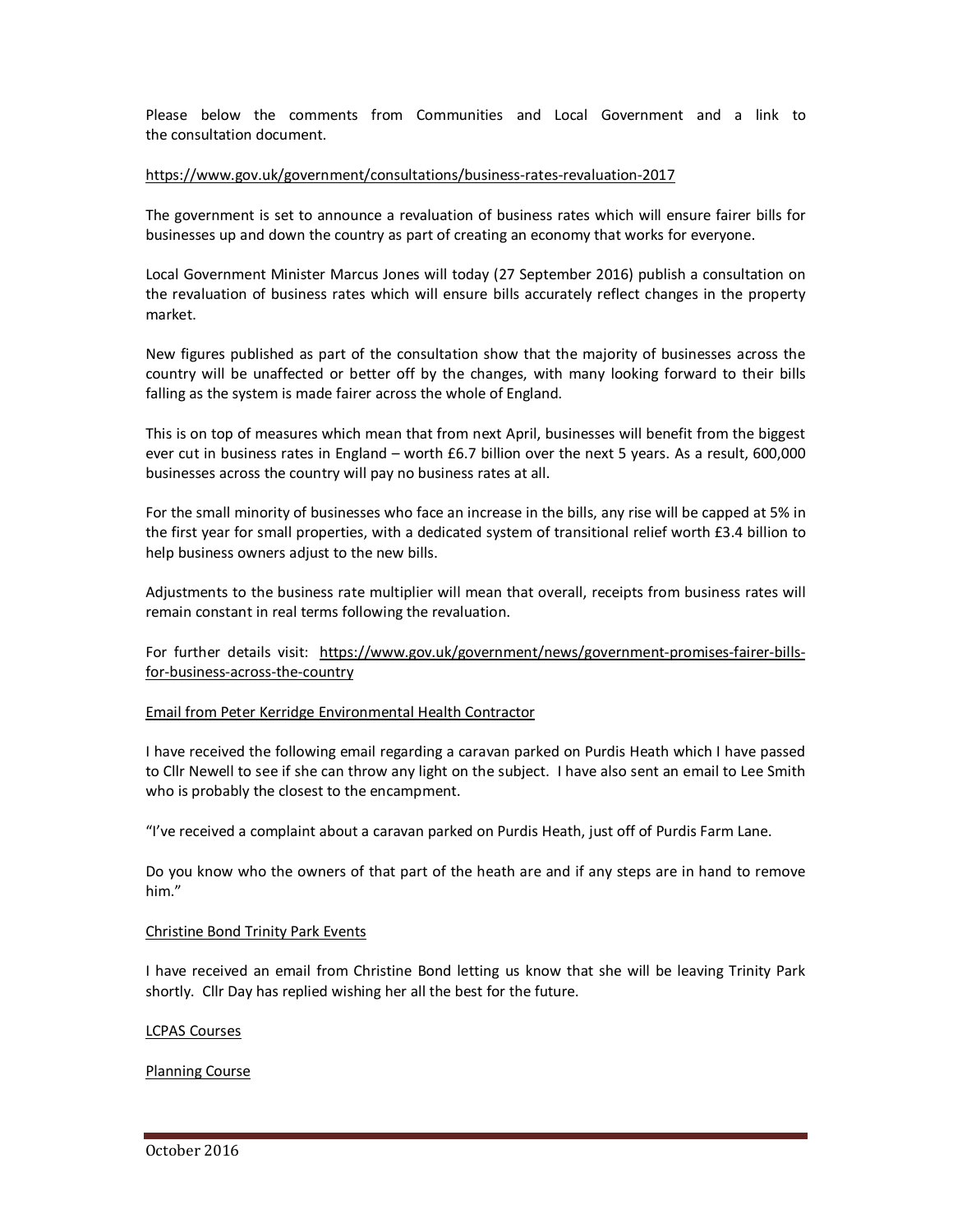Material Considerations, Local Plans, National Planning Polices, S106 and CIL, Permitted development and Enforcement Action. It will also include any updates and will the help the council add weight to their responses.

## Highways Course

Highway Classifications, Speed Management, Signage, Traffic Management Measures, Highways maintenance Funding, Potholes, Local Authority Highways responsibilities, Changing a Road Classification, HGV Routes, County Council Transport Obligations, Street Naming and Postcodes.

## **122.16 VAS Signs**

The Clerk reported that Cllr Finch has delayed ordering the VAS equipment until the posts are in place. The Clerk reported that Cllr O'brien had agreed that the £1,900.00 Locality Budget for 2016/2017 could be used towards the cost of the VAS signs. **Action: Cllr Finch / Clerk** 

## **123.16 To discuss the speed of Broadband in the area**

Cllr Day reported that he had checked the survey site and out of 143 documents distributed around the district 34 responses had been received however he stated that there were a number of empty properties. This is a 25% return. Cllr Newell stated that some residents had mistaken the document for junk mail due to the high quality of the notices. Cllr Day reported that the survey site would be closing on the 23<sup>rd</sup> October.

## **124.16 Renovation of Foxhall Village Sign**

The Clerk reported that although the person who she had contacted regarding the renovation is currently away the estimated cost of the work would be £2,000. Following discussion it was agreed that Cllr Wells would approach Richard Berry for a quotation and that the Clerk should get in touch with business at Tower Units Springbank Farm for a quotation. **Action: Cllr Wells / Clerk** 

### **125.16 Courses**

The Clerk reported that information had been sent by Jayne Cole Local Council Advisory Service for two courses as follows:

### Planning Course

Material Considerations, Local Plans, National Planning Polices, S106 and CIL, Permitted development and Enforcement Action. It will also include any updates and will the help the council add weight to their responses.

### Highways Course

Highway Classifications, Speed Management, Signage, Traffic Management Measures, Highways maintenance Funding, Potholes, Local Authority Highways responsibilities, Changing a Road Classification, HGV Routes, County Council Transport Obligations, Street Naming and Postcodes.

Following discussion it was agreed that councillors would prefer to attend the Highways Course before Christmas and arrange the Planning Course in the New Year. It was agreed that the Clerk should approach Jayne Cole to see whether she could provide a course on the 14<sup>th</sup> December which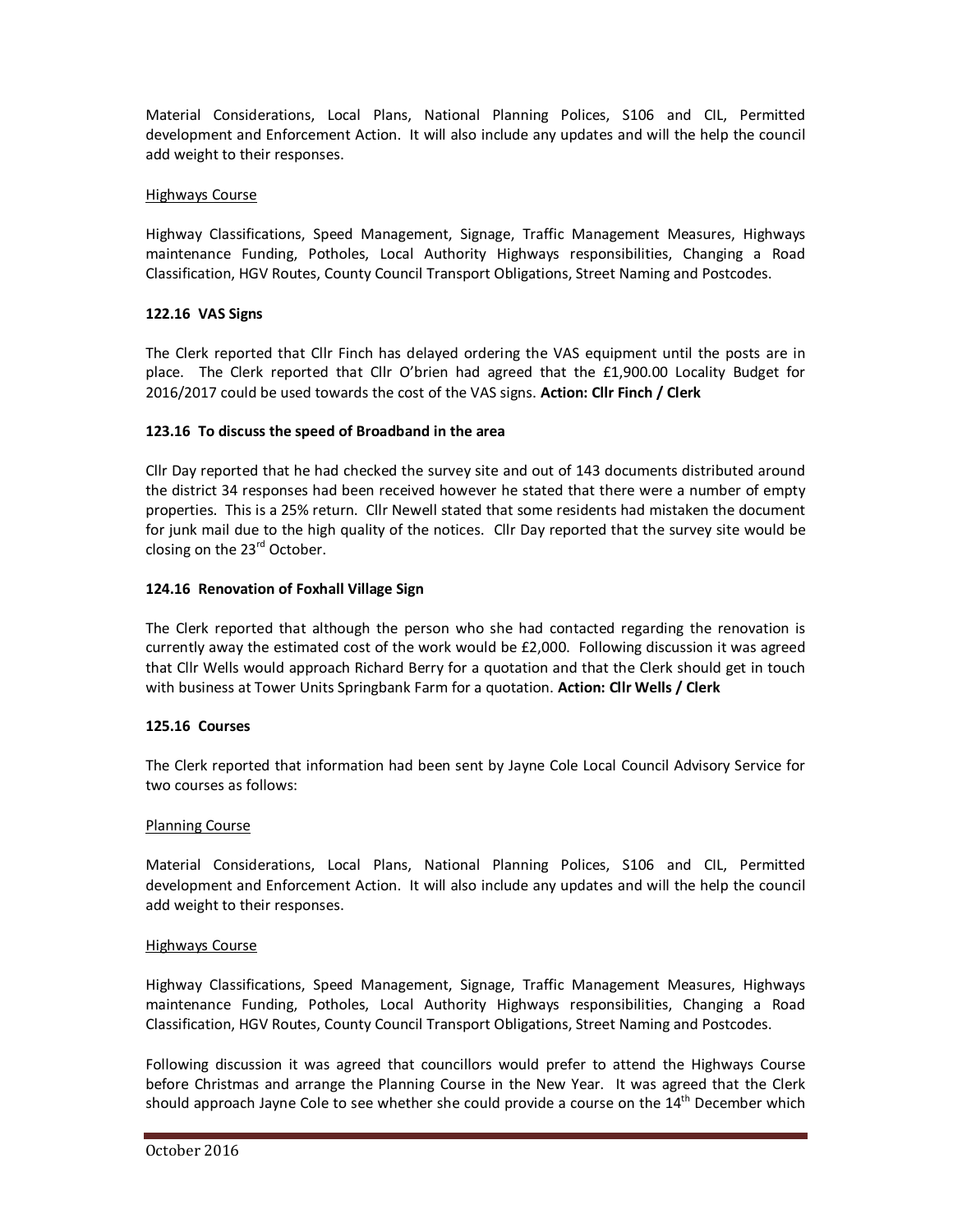is the date of the next Parish Council Meeting. It was agreed to bring the time of the Parish Council meeting forward and start the training at 7.30 pm. **Action: Clerk** 

# **126.16 Planning**

The Planning Committee Chairman Cllr Watts reported on the following planning matters.

DC/16/3343/FUL – 140 Bucklesham Road Purdis Farm – Proposed single storey extension to existing garage.

PC Comment – The Parish Council object to the above planning application unless the Planning Officer is satisfied that the room affected at 142 Bucklesham Road which is currently being used as an utility room and this use is likely to continue for the foreseeable future.

DC/16/3471/FUL – Tanglewood Elm Drive Foxhall – Proposed demolition of existing bungalow (Tanglewood) and construction of three new detached 4/5 bedroom dwellings.

PC Comment – Councillors consider that the construction of three large dwellings on this plot currently occupied by one bungalow is unacceptable in what is considered to be a countryside location.

Three dwellings on the site will be cramped and not fit with the other dwellings in that location. They are also concerned that although it is proposed to keep the majority of the existing trees and foliage there will be unacceptable pressure to remove large amounts of this foliage once the dwellings are occupied. This will have a detrimental effect on the area which benefits from a number of mature trees adjacent to existing properties.

DC/16/3627/FUL – Annex at Purdis Poppy Farm Purdis Farm – Proposed side extension to existing annex.

PC Comment – The Parish Council believes that the conditions which were applied to the original application should also be applied to this application ie should never be sold as a separate property or be let as a holiday home.

DC/16/3871/FUL – Kent Lodge 152 Bucklesham Road Purdis Farm – Demolish lean to metal conservatory and construct single storey rear extension over existing conservatory foot print, etc.

PC Comment – No objection.

DC/16/3954/FUL- 148 Bucklesham Road Purdis Farm – Proposed segregation of land and erection of new dwelling and associated garage 148 Bucklesham Road Purdis Farm

PC Comment – The Parish Council noted the contents of the email which had been sent to Suffolk Coastal District Council Planning Department by a near neighbour. The Planning Application is still in the process of being circulated to councillors and when comments are received the Planning Committee Chairman will formulate a reply on behalf of the Parish Council Planning Committee. **Action: All Councillors / Cllr Watts** 

DC/16/0842/TPO – 5 Beechwood Drive Purdis Far – Points 1 and 2 reduce crown height and spread. Point 3 removal of Corsican Pine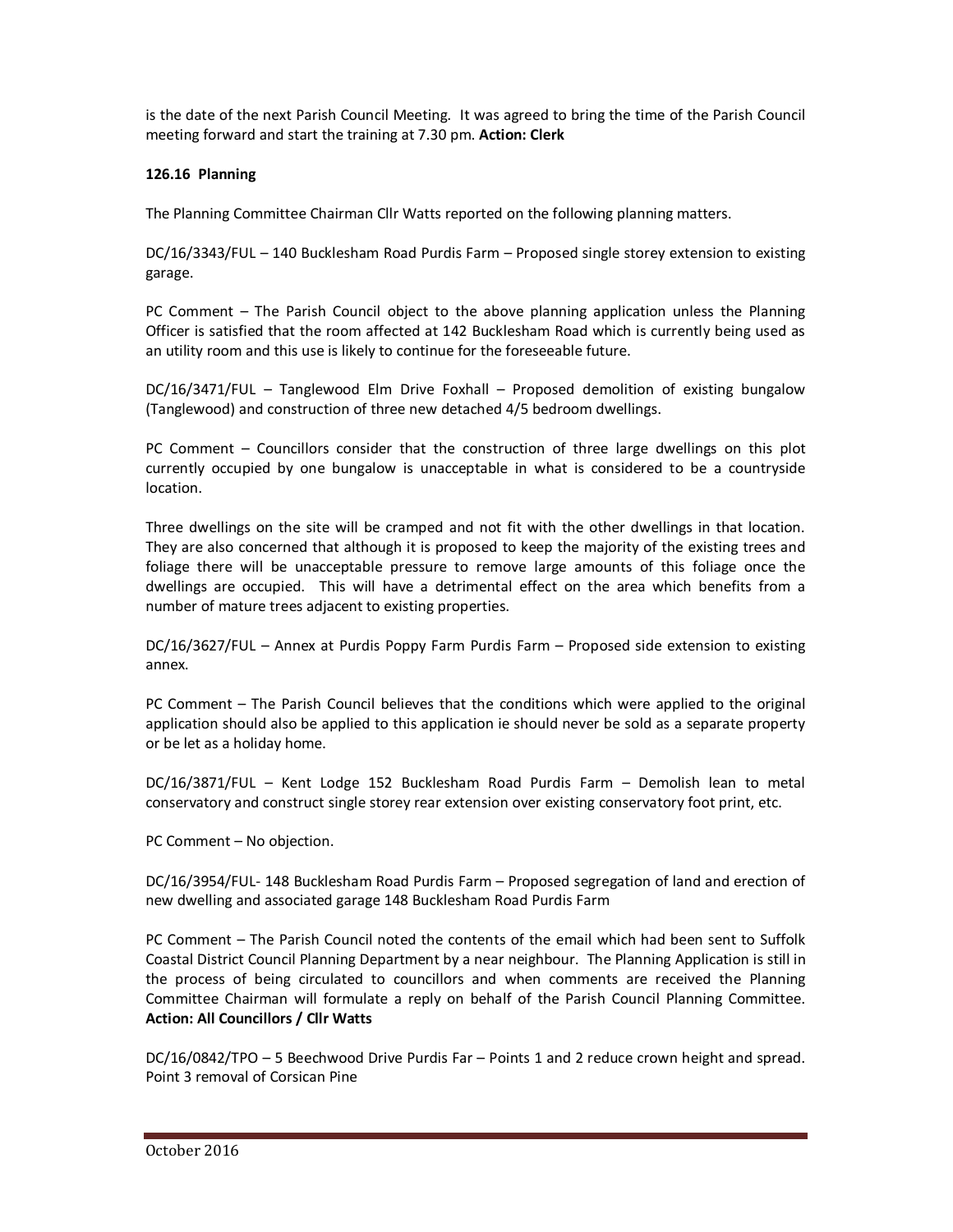PC Comment - The Parish Council have no objection to proposal 1 and 2 however wish to make the following comments with regard to proposal 3 - Corsican Pine (part of G90) - application to cut down and remove the three.

The house (5 Beechwood Drive) was only built two years ago and the original planning application would have considered whether the retention of the tree was appropriate. The Parish Council are concerned that if this application were to be approved it could lead to further applications therefore the Parish Council are requesting that this application be referred to the Suffolk Coastal District Council Tree Officer to carry out an onsite inspection before a decision is made to fell the tree.

DC/16/3830/FUL – Three Rivers Business Centre Felixstowe Road Foxhall – 3 No one and half storey business units, retention of centre pavilion, additional parking and bike/refuse facilities.

## **The Chairman closed the meeting to enable the neighbours of Three Rivers Business Centre to put their views forward to the Parish Council. The meeting was subsequently reconvened.**

PC Comment – The Planning Application is still in the process of circulation however the Parish Council agreed to take into consideration the complaints being made by the neighbours. Cllr Warham said that in addition to any comments made by the Parish Council the neighbours should send an objection to Suffolk Coastal District Council Planning Department.

## **127.16 Finance**

| Income                                       |           |
|----------------------------------------------|-----------|
| Precept 2 <sup>nd</sup> Payment              | £3,750.00 |
| Expenditure                                  |           |
| A J Buggs Salary and Expenses September 2016 | £279.34   |
| Community Action Suffolk - Insurance         | £271.71   |
| <b>HMRC Tax</b>                              | £182.00   |

Cllr Warham proposed, seconded Cllr Newell that the above expenditure is approved – all in favour. **Action: Clerk** 

### External Audit

The Clerk reported that the external audit had been successfully completed and outlined the comments of the auditor. The Clerk drew the Parish Council's attention to the following minor issue:

The balance held by the Parish Council appears to be high and has been building up for a number of years. If the Parish Council is not saving for a large purchase the balances carried forward should be reduced to a more appropriate level.

The Clerk reported that the Parish Council would be spending a considerable amount of money on VAS signs which would reduce the balance considerably. It was agreed that the balance would be considered when the budgets are considered at the November 2016 meeting.

Cllr Warham proposed, seconded Cllr Wells that the above expenditure is approved and the comments made by the External Auditor have been noted by the Parish Council – all in favour. **Action: Clerk**